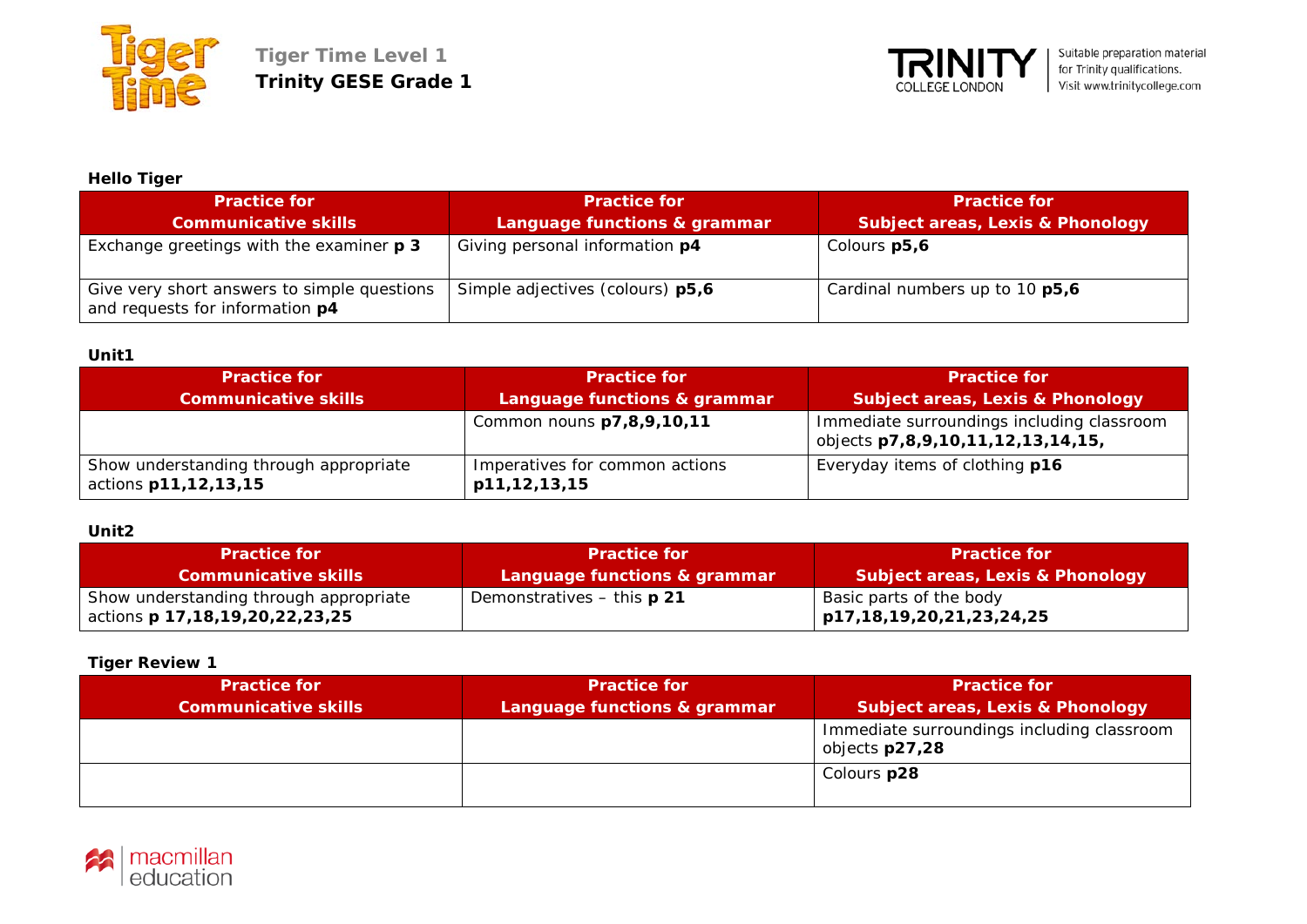



## **Unit 3**

| <b>Practice for</b><br><b>Communicative skills</b>                | <b>Practice for</b><br>Language functions & grammar | <b>Practice for</b><br><b>Subject areas, Lexis &amp; Phonology</b> |
|-------------------------------------------------------------------|-----------------------------------------------------|--------------------------------------------------------------------|
| Show understanding through appropriate actions<br>p34,35,36,37,38 | Determiners – my $p$ 35,37,38                       | Colours p35                                                        |
|                                                                   | Simple adjectives - big/great<br>p33,35,37          |                                                                    |

## **Unit 4**

| <b>Practice for</b>                                                          | <b>Practice for</b>                             | <b>Practice for</b>               |
|------------------------------------------------------------------------------|-------------------------------------------------|-----------------------------------|
| <b>Communicative skills</b>                                                  | Language functions & grammar                    | Subject areas, Lexis & Phonology  |
| Show understanding through appropriate actions<br>p39,42, 44, 44, 46, 47, 48 | Common nouns in singular & plural<br>$p44 - 48$ | Cardinal numbers up to 20 p42, 47 |
|                                                                              | Imperatives for common actions p 47             |                                   |

#### **Tiger Review 2**

| <b>Practice for</b>                                   | Practice for                                 | Practice for                                |
|-------------------------------------------------------|----------------------------------------------|---------------------------------------------|
| <b>Communicative skills</b>                           | Language functions & grammar                 | <b>Subject areas, Lexis &amp; Phonology</b> |
| Show understanding through appropriate actions<br>p50 | Common nouns in singular & plural<br>p49, 50 |                                             |

## **Unit 5**

| <b>Practice for</b>                                           | <b>Practice for</b>          | <b>Practice for</b>                         |
|---------------------------------------------------------------|------------------------------|---------------------------------------------|
| <b>Communicative skills</b>                                   | Language functions & grammar | <b>Subject areas, Lexis &amp; Phonology</b> |
| Show understanding through appropriate actions<br>p51, 56, 57 |                              | Common animals p51 - 60                     |

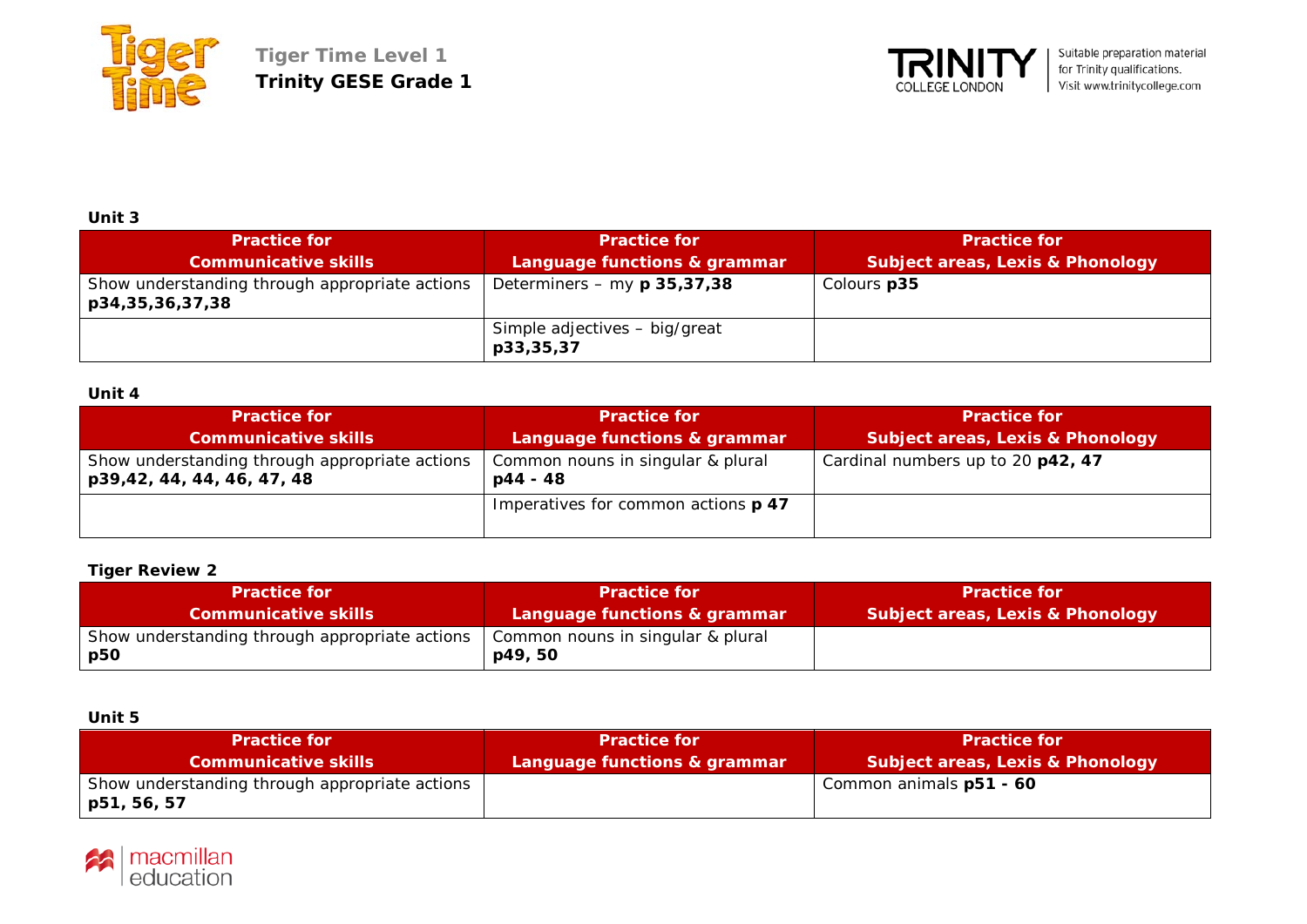



**Unit 6**

| ------<br><b>Practice for</b> | <b>Practice for</b>          | <b>Practice for</b>                                                  |
|-------------------------------|------------------------------|----------------------------------------------------------------------|
| <b>Communicative skills</b>   | Language functions & grammar | <b>Subject areas, Lexis &amp; Phonology</b>                          |
|                               | Demonstratives - this p67    | Immediate surroundings including classroom<br>objects p62,63, 64, 65 |

## **Tiger Review 3**

| <b>Practice for</b>                                       | <b>Practice for</b>                          | <b>Practice for</b>                                       |
|-----------------------------------------------------------|----------------------------------------------|-----------------------------------------------------------|
| <b>Communicative skills</b>                               | Language functions & grammar                 | <b>Subject areas, Lexis &amp; Phonology</b>               |
| Show understanding through appropriate actions<br>p71, 72 | Common nouns in singular & plural<br>p71, 72 | Common animals p71, 72                                    |
|                                                           | Imperatives for common actions p71,<br>72    | Immediate surroundings including classroom<br>objects p72 |

## **Mother's day**

| <b>Practice for</b>         | <b>Practice for</b>               | <b>Practice for</b>                         |
|-----------------------------|-----------------------------------|---------------------------------------------|
| <b>Communicative skills</b> | Language functions & grammar      | <b>Subject areas, Lexis &amp; Phonology</b> |
|                             | Common nouns in singular p 73, 74 |                                             |

#### **Father's day**

| <b>Practice for</b>         | <b>Practice for</b>               | <b>Practice for</b>                         |
|-----------------------------|-----------------------------------|---------------------------------------------|
| <b>Communicative skills</b> | Language functions & grammar      | <b>Subject areas, Lexis &amp; Phonology</b> |
|                             | Common nouns in singular p 76, 77 |                                             |